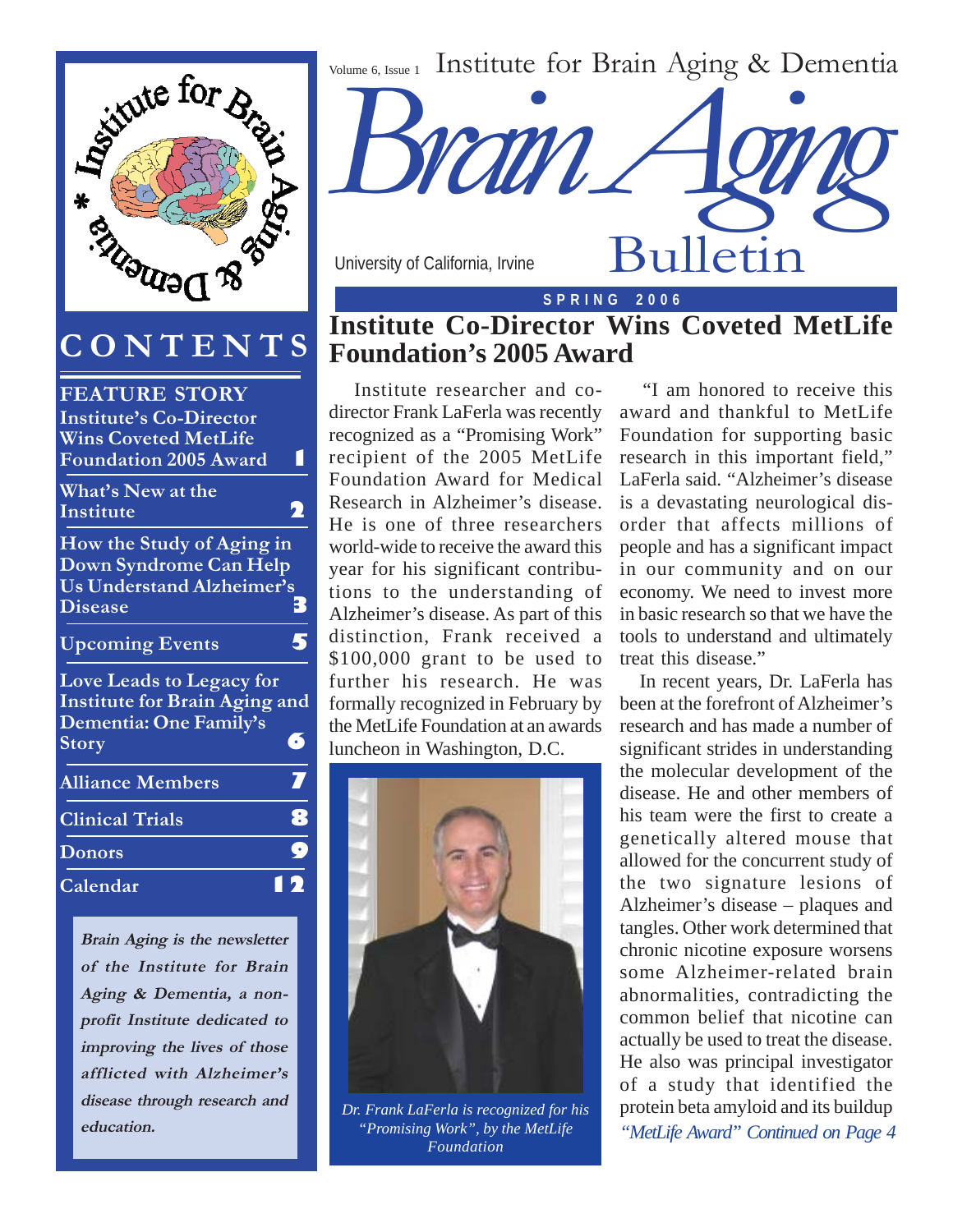*Brain Aging 2*

### **UCI Institute for Brain Aging & Dementia**

# What's New at the Institute

# **2005 Reeve-Irvine Research Medal Awarded to Dr. Carl W. Cotman**

 In October of 2005, Dr. Carl Cotman, Director of the Institute for Brain Aging, was awarded the Reeve-Irvine Research Medal at the Christopher Reeve Foundation Magical Evening Gala at the Marriott Marquis Hotel in New York City. The event was attended by a host of celebrities and supporters of the Foundation including Dana Reeve, Robyn Williams, Meryl Streep, Paul Newman, Diane Sawyer, Michael Douglas, and Catherine Zeta Jones.

 The Reeve-Irvine Research Medal recognizes an individual, or individuals, who have made highly meritorious scientific contributions in the area of central nervous system repair, and whose research has stood the test of time and scrutiny. The medal and a \$50,000 cash award is provided through the generosity of Joan Irvine Smith and Athalie R. Clarke Foundation, to recognize the work of pioneering investigators whose work has brought us closer to cures for the repair of the damaged nervous system.

 The 2005 Reeve-Irvine Research Medal was awarded to Drs. Carl W. Cotman and Geoffrey Raisman and for discoveries related to sprouting and synapse reorganization in the central nervous system. Their

findings led to breakthroughs in our understanding of adult neuroplasticity, the natural ability of the brain and spinal cord to form new connections to compensate for injury. They are the basis for studies that continue today on mechanisms of functional repair following spinal cord injury.

 The brain's neurons form intricate circuits where one neuron connects to others to receive, process and send out signals in an ongoing dialogue. Neurons form connections to each other via synapses and form complex circuits. These circuits process the many functions of the nervous system, feeling, moving, and learning. Maintenance of these circuits is critical because if circuits and synaptic connections between neurons are lost as in stroke, spinal cord injury or degenerative diseases such as Alzheimer's disease function is compromised. For many years, it was believed that brain and spinal cord circuits were incapable of any real growth and repair after damage. Dr. Cotman together with Dr. Raisman discovered that when neurons are damaged and degenerate those remaining sprout new connections and take over the function of the lost neurons. This phenomenon is called axon sprout-



*The Christopher Reeve-Irvine Research Medal award ceremony. Left to right: Dr. Oswald Steward, Director of the Reeve-Irvine Center, Dana Reeve, Dr. Geoffrey Raisman, co-recipient of the Medal, Meryl Streep, and Dr. Carl Cotman.*

ing and forms the fundamental basis for research on the repair of the nervous system. With sprouting, neurons work like the ideal corporation where when one individual is lost others expand their work and take over the work load of the lost individual to maintain the corporation. Building upon the fundamental discovery of sprouting in the healthy brain, Dr. Cotman went on to demonstrate that sprouting also occurs in Alzheimer's brains. Sprouting helps to delay functional decline as neurons degenerate in Alzheimer's disease.

 Carl W. Cotman, Ph.D. is a professor of Neurobiology and Behavior in the School of Biological Sciences and professor of Neurology in the College of Medicine. He is also Director of the UCI Institute for Brain Aging and Dementia, a multidisciplinary research effort combining basic science and clinical research in the areas of neurology, molecular biology, neurobiology and biochemistry.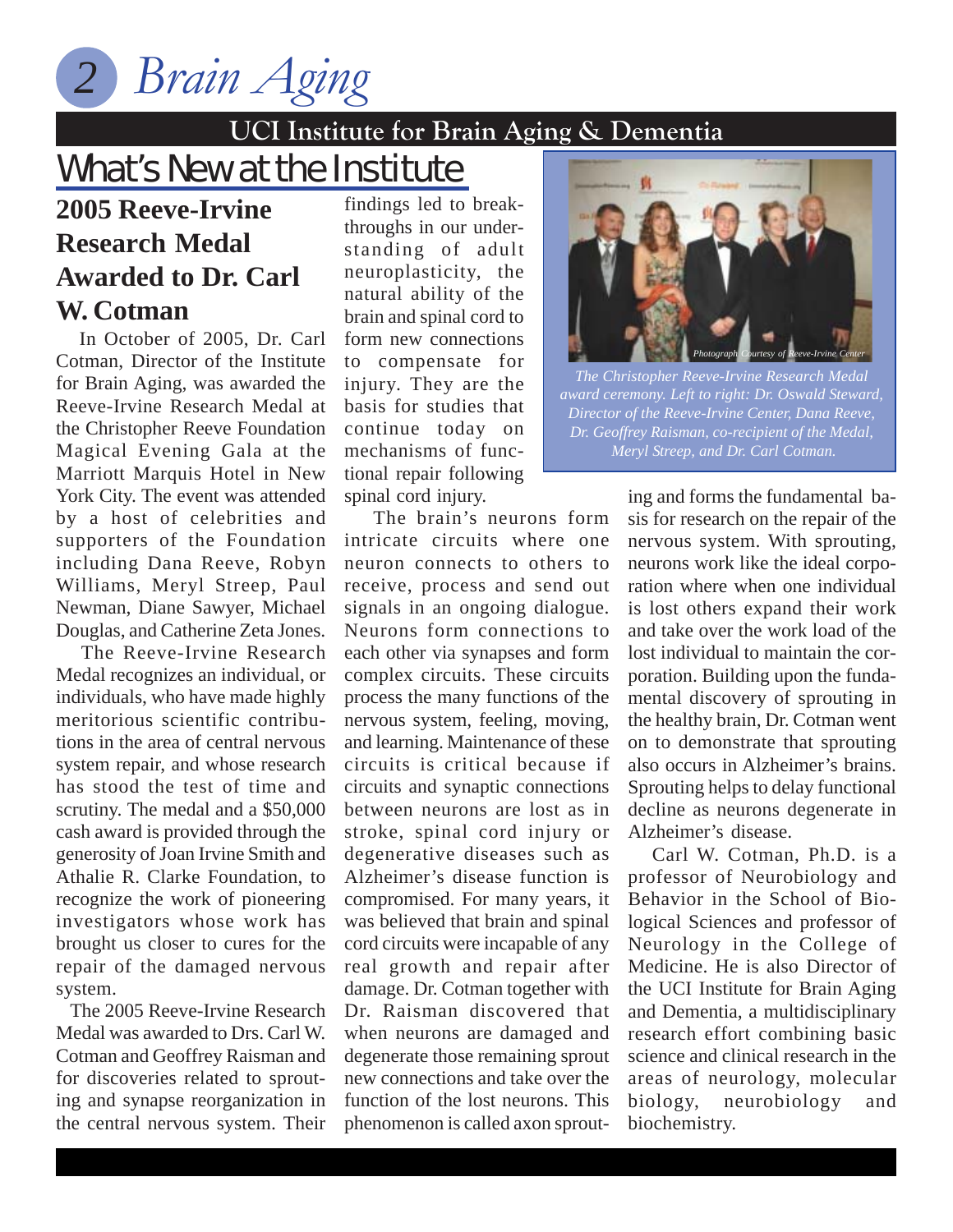Brain Aging



# **How the Study of Aging in Down Syndrome Can Help Us** Understand Alzheimer's Disease By Elizabeth Head, Ph.D.

 A challenge for researchers working to develop treatments that may

slow or halt Alzheimer's disease (AD) is to identify the earliest signs of disease when treatments might have the greatest benefit. This is particularly difficult because there are no biomarkers (for example blood tests) that can tell us who will develop AD. At IBAD, we have been trying to understand early changes in brain pathology that may signal the development of AD by studying aging in another group of special individuals who are at high risk for developing the disease. These individuals have Down syndrome (DS) and have 3 copies of chromosome 21. The reason why adults with DS are at high risk for AD is that chromosome 21 contains the gene for the betaamyloid precursor protein, which is cut by enzymes in the brain to make beta-amyloid. Beta-amyloid protein, in turn, forms senile plaques, which are one of the hallmarks of AD in the brain. Because people with DS are making more APP than normal they are also making more beta-amyloid and this leads to an early age of onset for AD. Around the age of 30 years, adults with DS begin to develop the early signs of AD in their brains that accelerate into full-blown AD usually by the age of 40 years. Because virtually all adults with DS over the age of 40 years have enough pathology in their brains for a diagnosis of AD we know that studying the brains of younger individuals will give us hints about the earliest changes we might expect to see in AD in the general population. However, it is interesting that not all adults over 40 years with AD pathology in their brains develop AD dementia and we may learn from adults with DS how to keep the brain functioning relatively well despite extensive pathology. At IBAD, we have a group of researchers who dedicate time to understanding aging in DS so that we may translate our findings to AD in general and hope to identify markers and treatments that may benefit both groups of people.

 However, we do know that increasing age is one of the largest risk factors for developing AD. But, the

actual age at which an individual person may develop the disease can vary widely with some people developing AD in their 60's and others in their 90's.

## **People Diagnosed with Dementia Sought for UCI Research Study**

The University of California, Irvine's Program in Geriatrics and Institute for Brain Aging and Dementia are working with the Alzheimer's Association Orange County Chapter to conduct a research study of people who have been diagnosed with dementia and their caregivers. The purpose of the study is to understand the challenges, problems, and situations involved with caring for a person with dementia in a home environment.

A geriatric clinician and a research assistant will conduct a one-time home visit to assess the caregiving environment and suggest support, where needed. They will conduct an interview, questionnaire, and a brief medical exam during the visit, which will last from 1 to 1.5 hours. Those who participate will be paid \$30.

Study qualifications:

- · Men and women age 50+
- · A diagnosis of dementia (Alzheimer's disease or a related disorder)
- · Speak English
- · Live in the community
- · Have a caregiver willing to participate in the study

For more information, call: Maureen Barnett at (949) 824-5733.

UCI Institute for Brain Aging & Dementia

alzheimer's QS association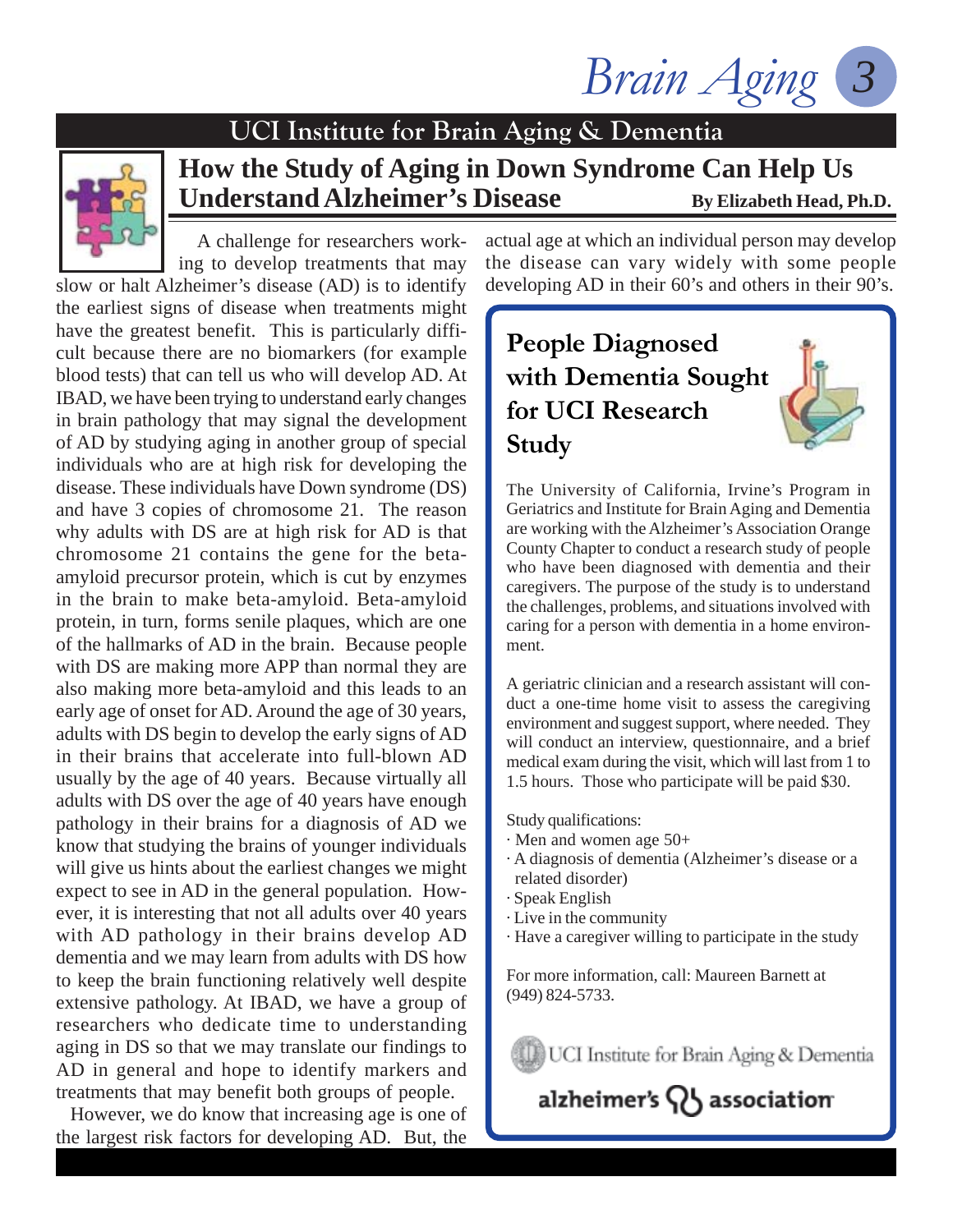

# *Brain Aging 4*

# **UCI Institute for Brain Aging & Dementia**

#### *"MetLife Award"Continued from Page 1*

within neurons as the trigger that marks the onset of memory decline in Alzheimer's dementia.

 Two other UCI researchers previously have been recognized by MetLife Foundation for their work on Alzheimer's disease: Carl Cotman, director of the Institute for Brain Aging and Dementia, who received the Medical Research award in 1988; and Douglas Wallace, director of the Center for Molecular and Mitochondrial Medicine and Genetics, in 1999. Notably, this marks the first time in the history of the MedLife award that two researchers from the same center have received distinguished awards for their contributions to Alzheimer's disease.

 MetLife Foundation was established in 1976 by MetLife to carry on a tradition of corporate contributions and community involvement. MetLife and MetLife Foundation have invested more than \$15 million in Alzheimer's research and public information programs. Since its inception in 1986, the foundation has given more than \$10 million in personal prizes and grants as part of the Awards for Medical Research program

 The Institute for Brain Aging and Dementia is extremely proud of Dr. Frank LaFerla's contributions to the field of

**UCI III** Alzheimer research and we are thrilled that MetLife Foundation has recognized his years of hard work and efforts to unlock the mystery of Alzheimer's disease.



*Learn more about Dr. Frank LaFerla and the research that he conducts at the UCI Institute for Brain Aging and Dementia.*

http://neurobiology.bio.uci.edu/faculty/ laferla/ or by visiting the Institute for Brain Aging website at http://www.alz.uci.edu

*Specialized Educational Specialized Educational Support Groups for FTD Support Groups for & Lewy Body Dementia & Lewy Body DementiaCaregivers Caregivers*

**WHEN?** Meetings are held on the first Wednesday of each month from 9:30am-11:30am

**WHERE?** Meetings are held in the 1st floor conference room of the Gillespie Neuroscience Research Facility on the UCI Campus

We welcome all caregivers of patients with Frontal Temporal Dementia (e.g., Pick's Disease and Primary Progressive Aphasia) and caregivers of those with Lewy Body Dementia to our monthly meetings.

Co-Facilitators are Shirley Sirivong of the UCI Institute for Brain Aging and Dementia

### **Alzheimer's Disease Research Center of California**

at the UCI Institute for Brain Aging & Dementia 1100 Gottschalk Medical Plaza Irvine, CA 92697-4285 website: www.alz.uci.edu *For information and appointments please call: (949) 824-2382*

**Carl W. Cotman, Ph.D.** Program Director **Frank LaFerla, Ph.D.** Co-Director

**Ruth Mulnard, R.N., D.N.Sc.** *Associate Director of Administration*

**Arnold Starr, M.D.** *Neurologist* **Malcolm B. Dick, Ph.D.** *Neuropsychologist* **Cordula Dick-Muehlke, Ph.D.** *Outreach Educator* **Shirley Sirivong** *Education Coordinator* **Camille Broadwater-Hollifield, M.P.H.** *Clinical Research Coordinator* **Switaya Ken Krisnasmit** *Patient Care Coordinator*

**Claudia Kawas, M.D.** *Associate Director of Clinical Science*

**Gaby Thai, M.D.** *Neurologist* **Catherine Ortiz, R.N., M.S.N., G.N.P.** *Clinical Trials Coordinator* **Beatriz Yanez** *Clinical Trials Recruitment Coordinator* **Maureen Barnett** *Clinical Trials Recruitment Coordinator* **Hyunmie Kim, R.N., M.S.N., G.N.P.** *Nurse Practitioner* **Clara Quijano** *Patient Care Coordinator*

**Kim Bailey, M.S.G.** *Director of Community Development*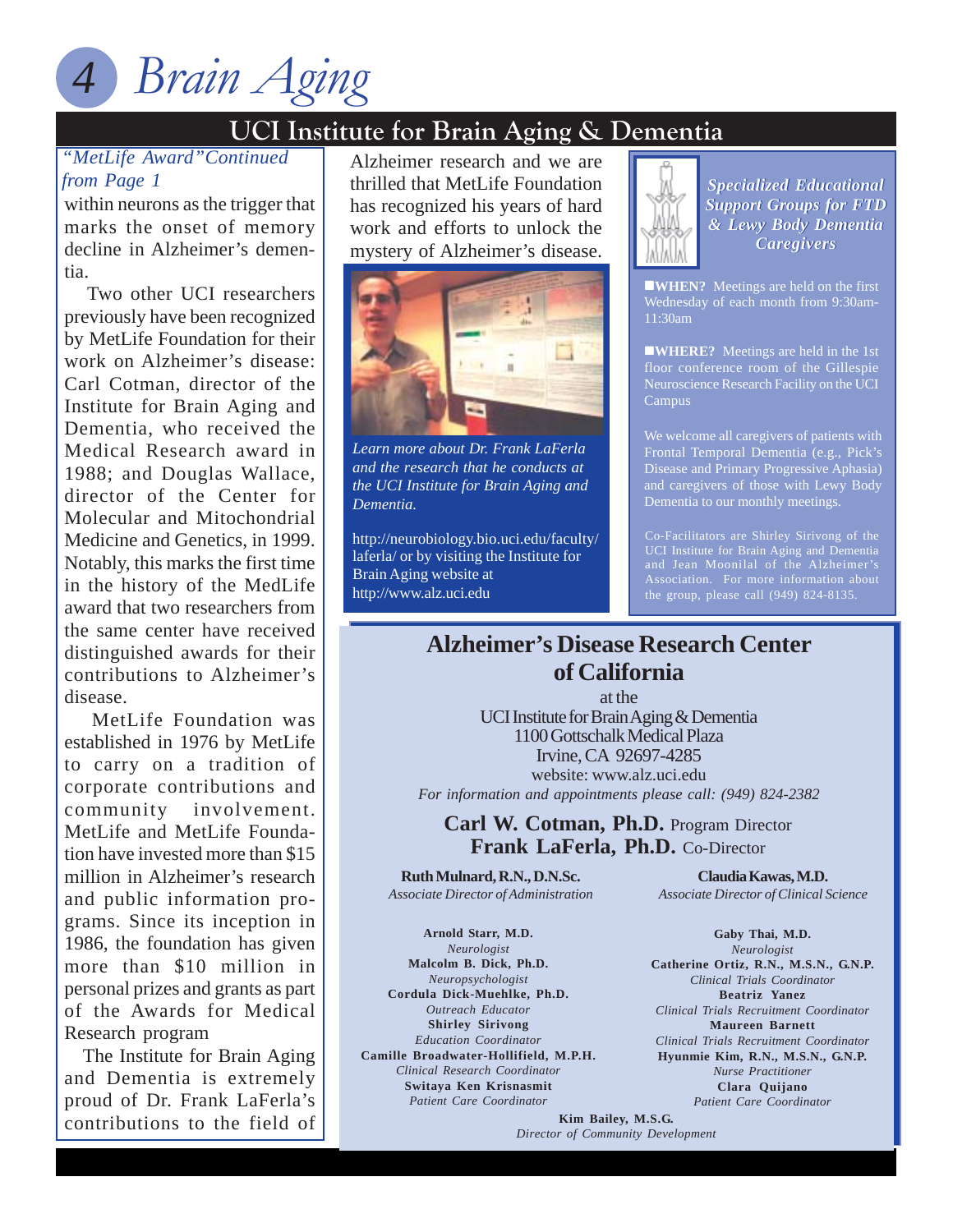Brain Aging

**STAY CONNECTED! Visit our educational calendar online at: www.alz.uci.edu/ calendar/**

### **UCI Institute for Brain Aging & Dementia**

#### *Alzheimer's Disease: 100 Years of Discovery*

 Do you sometimes feel drained after attending a lecture on Alzheimer's? Have you ever felt confused



by complicated slides? Don't feel alone and DO save the evening of Thursday, August 24 for an innovative play to commemorate the 100 year anniversary of the discovery of Alzheimer's disease. This novel approach to raising awareness for AD research is free of charge and will be held at the beautiful Beckman Center, located at UC Irvine.

 Join us in welcoming Master's Repertory Theater to the stage to present "The Augusta Files," a play by German researchers Konrad & Ulrike Maurer. The Maurers tell the story of Dr. Alois Alzheimer, who on November 4, 1906, gave a remarkable lecture at the  $37<sup>th</sup>$  Conference of South-West German Psychiatrists where he described for the very first time, a form of dementia characterized by plaques and neurofibrillary tangles, in a female patient simply known as Auguste D.

 The actual case notes from Augusta's file, missing since 1909, then discovered by Dr. Maurer in Frankfurt in 1995, form the dialogue for the play which will enlighten and inform you in a way that you may not expect from an event focusing on this illness. Following the production, a panel of experts will field questions from the audience in an effort to establish where we stand, one hundred years later, in our quest to develop therapies, interventions, and an eventual end to this disease.

 Guests will be treated to a wine & hors d' oeuvres reception following the production. To request an invitation email kbailey@uci.edu. Again, there is no charge for the evening; however, donations for Alzheimer research will be gratefully accepted.

### **Calendar of Upcoming Events...**

#### **Family Educational Series**

Co-Sponsored by the UCI Institute for Brain Aging & Dementia, Alzheimer's Association, and Adult Day Services of Orange County. All sessions meet from 4:30-6:30pm at the University Club, UCI Campus. Call (949) 824-2382 for reservations and details.

**June 6-** Advances in Dementia Treatment and Care **September 5-** Prevention Strategies in Dementia

#### **Caring for a Loved One Series**

Four individual workshops designed to give

caregivers a better understanding of the aspects of caring for a loved-one. Participants may choose to attend one or all of the

workshops. All 2006 classes will have registration & refreshments for the first  $\frac{1}{2}$ hour.. Call (949) 955-9000 to RSVP or for more information.

- ♦**Respite, Self Care, And Resources**
- ♦**Behaviors And Communication**
- ♦**Legal Workshop: Medi-Cal Planning For Long Term Care**
- ♦**Partnering With Your Doctor, Independence And Safety**

April 6, 13, 20, 27 - Thursdays, 12:30-3:00 p.m., St. Jude Medical Center Community Service Bldg.130 W. Bastanchury Road, Fullerton, CA 92835

May 31, June 7\*, 14, 21, 28 - Wednesdays, 6:00-8:30 p.m., Adult Day Services of Orange County 9451 Indianapolis Avenue, Huntington Beach, CA 92646 \*June 7 additional workshop, "Health Brain, Healthy Body"

September 7, 14, 21, 28 - Thursdays, 10:00 a.m. – 12:30 p.m., Sunflower Gardens3730 S. GreenvilleSanta Ana, CA 92704

### **2006 Annual Alzheimer's Disease Research Conference**



September 28-29, 2006 SAVETHEDATE! Irvine Hilton, Irvine The Institute for Brain Aging and Dementia at the University of California, Irvine, the Alzheimer's Association of Orange County, and Adult Day Services of Orange County are pleased to announce our annual collaborative Alzheimer's Disease Research Conference. The conference will be held on Thursday, September 28 and Friday, September 29, 2006, at the Irvine Hilton. **SAVE THE DATE!** 

This year's conference has been designed to heighten the community's awareness and knowledge of Alzheimer's disease and related disorders. We have invited prestigious speakers who will present information about current research information into the cause, treatment, and cure of Alzheimer's disease, state-ofthe-art caregiver strategies, and better education and understanding about this devastating disease to families and professional caregivers. More information and registration details coming soon! For more information, call (949) 955-9000.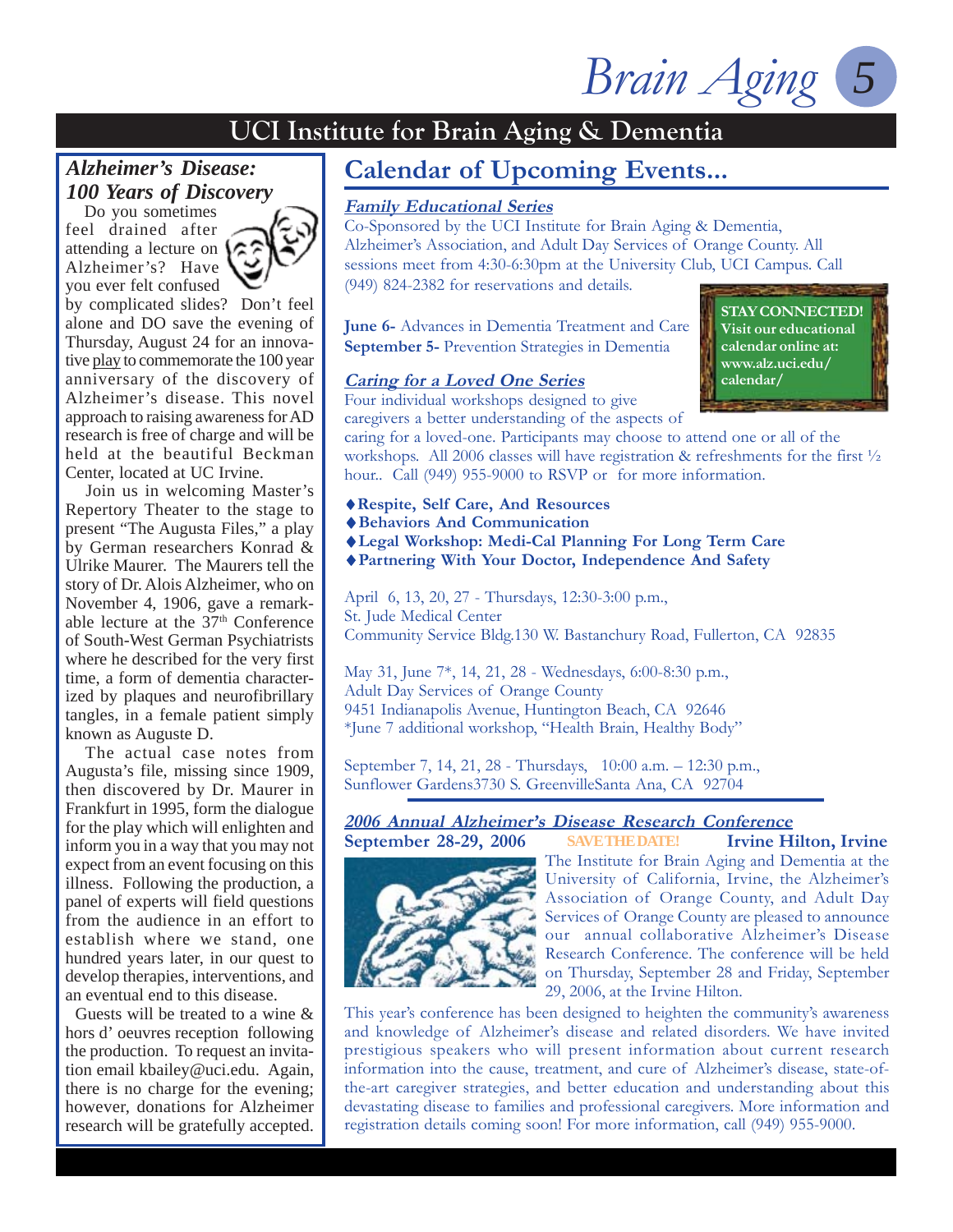

# **Love Leads to Legacy for Institute for Brain Aging and Dementia UCI Institute for Brain Aging & Dementia One Family's Story** By David Newman and Kim Bailey

 In the words of Doris Newman's son, David, "Sy was with my mother Doris for over fifteen years, and because he had no family of his own, we became his family—he was like a father to me." This is the story of how one family became involved in the fight against Alzheimer's disease and turned their own tragic loss into an ongoing legacy for present and future victims of the disease in our community.



*Sy Leavitt, Doris Newman, and son, David Newman*

 David Newman lost his biological father at the age of fifteen. In the years following his father's death, his mother would endure more losses, including several failed relationships and a subsequent marriage to yet another husband who passed away suddenly. Although she had never worked outside the home during the years she was raising David and his brother, she entered the workforce and became a successful fundraiser for the Cerebral Palsy Society, and later, the Zionist Organization of America. Always devoted to family and community, she was, in the words of her granddaughter, Jennifer, "an incredible woman who always pushed me and my brother Scott to read, learn, and go as far as we possibly can in life." Brother Scott added that, "Grandma taught us to play chess and instilled in us a life-long love for museums and the arts."

 Doris had been living in London with her then-husband when he died, and she quickly returned to the Los Angeles area to be near David and his family. It was here that she met Sy Leavitt, and, for both of them it was a classic case of "love at first sight." Sy and Doris spent over ten wonderful and inseparable years together enjoying the grandkids, travel, classical music, and their idyllic lifestyle in Irvine before David began noticing that his mother was, in fact, changing.

 "Mom kept calling repeatedly and asking me the date of my son Scott's upcoming bar mitzvah. Because her world revolved around occasions such as these, I knew something terrible was wrong." When her forgetfulness increased, David urged Sy to take Doris to a specialist and it was then that Doris became a patient at the Alzheimer's Disease Diagnostic & Research Center at UCI. Sadly, the diagnosis was Alzheimer's disease, and the next few years that followed were difficult ones for Sy, David, and the entire family. Doris' illness progressed at a fairly rapid pace, necessitating her move to a care facility where Sy visited her three to four times weekly up until the time of her death in 1995.

 Sy's gratitude for the compassionate, caring attitude and skill of the staff and clinicians at our clinic was made evident when he passed away last year, leaving a \$500,000 estate gift to the Institute for Brain Aging and Dementia, in memory of his loving partner Doris Newman Jerome.

 Gifts such as Mr. Leavitt's are critical to the growth of the Institute, enabling us to continue advancing the research into the cause(s) and cure for Alzheimer's disease. Bequests enable us to recruit new scientists, update our technology, fund new studies, and purchase needed equipment.

 Sy's gift was not the only gift to emerge from this tragedy. David Newman, Doris' son, is now an enthusiastic participant in the Institute's Successful Aging Program. Like his mother, he has agreed to donate his brain to research, and he has driven from his private CPA practice in Woodland Hills to the clinic on an annual basis for the past five years to undergo tests which evaluate his memory, thinking

*"Leavitt Legacy" Continued on Page 7*



**Supporting Alzheimer's research has never been so easy! Now you can log on to:**

**https://ua-web.uadv.uci.edu/egiving/CreditCard.asp**

**and make a donation on-line, simply by clicking on "Institute for Brain Aging and Dementia." The whole process takes under five minutes, so please consider this fast and efficient way to contribute to the cause today!**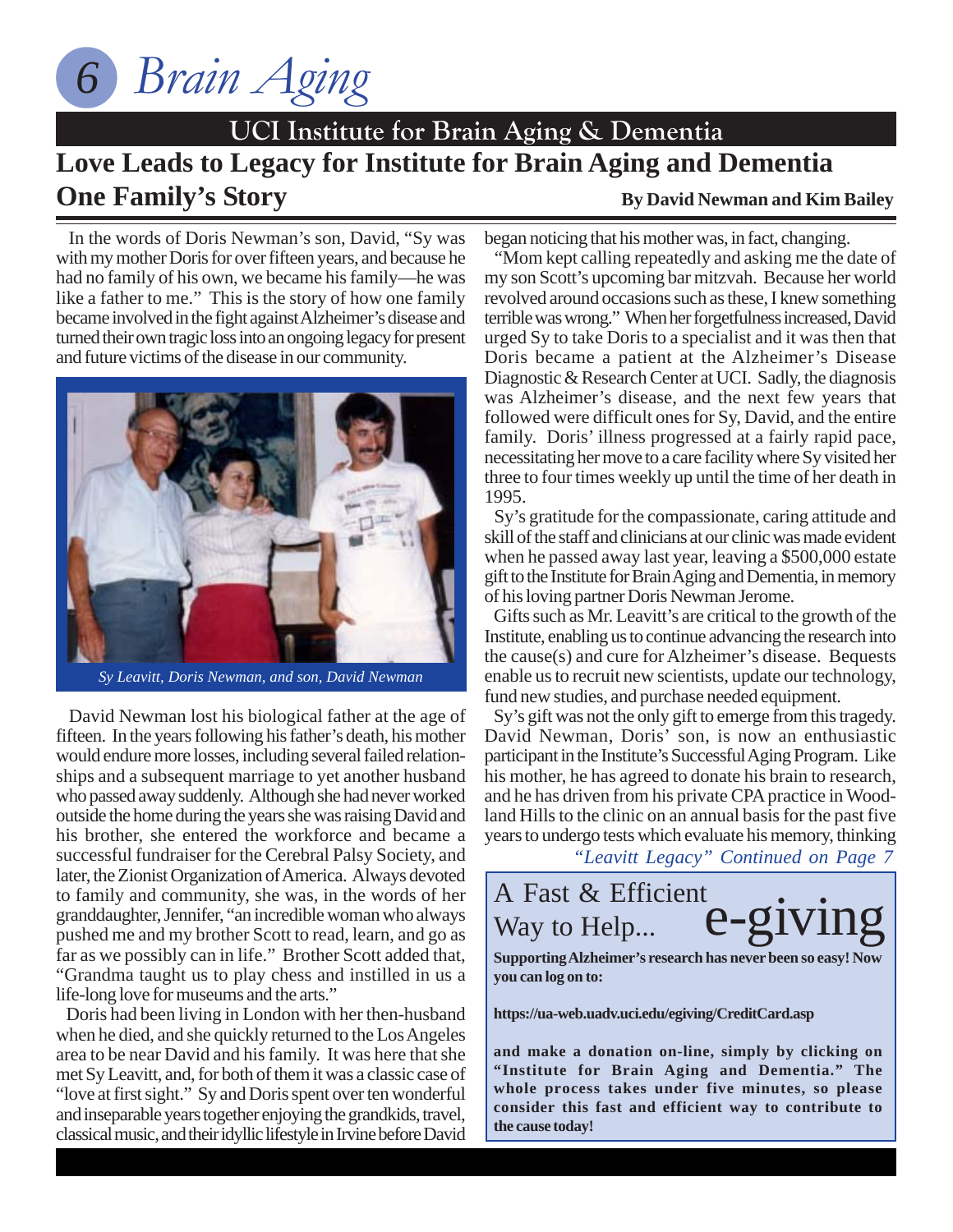*Brain Aging* 

*"Leavitt Legacy" Continued from Page 6* skills, and brain function.

 When asked what motivates him to participate in the study, he quickly replied that he "wanted a way to thank UCI for being there for me, my mother, and Sy. If something can be learned from me or my brain that can save someone's life, it's worth it! It is my way of repaying UCI for all they have done…" David continued by reflecting on Sy's gift, stating that, "it is a Godsend…Alzheimer's disease is more and more of a problem and it will continue to be, especially for my generation of baby boomers."

 The Institute for Brain Aging and Dementia would like to thank David Newman for his personal contribution to our research programs and we gratefully acknowledge and honor the memory of his mother, Doris Newman Jerome and her devoted companion Sy Leavitt.

 To learn more about how you can make a planned gift to the Institute for Brain Aging and Dementia, please contact Kim Bailey, Director of Community Development, (949)824-3251. For information about the Successful Aging Program, please call (949)824-2382.

### **New "Alliance" to Help Advance Research Efforts**

 In the last edition of the Brain Aging Bulletin, you may have read that a new circle of donors called "The Alliance Against Alzheimer's Disease" has been formed at the Institute for Brain Aging and Dementia. Only one year in the making, this new group already has over twenty-five charter members and is growing strong! We would like to gratefully acknowledge these individuals and invite others to join with them in their efforts to advance the research into the cause(s) and cure for Alzheimer's disease and other memory impairments affecting the many citizens in our community today.

 Alliance donors give gifts of \$1,000 or more annually, and are entitled to a variety of benefits, including invitations to members-only research receptions, and much, much more. For an information packet on the UCI Institute for Brain Aging and Dementia Alliance giving levels and benefits, please call Kim Bailey, Director of Community Development at (949) 824-3251 or email kbailey@uci.edu.

### *The Alliance Against Alzheimer's Disease*

The Institute sincerely thanks the following Charter Members of The Alliance:

#### **Associates (\$1,000)**

**Mary & Dick Allen Kim Bailey~** (in honor of Dr. Carl Cotman & Dr. Ruth Mulnard) **Sharon & Jerry Bowen~** (in memory of Dr. & Mrs. R.B. Helming) **Barbara Hogan~** (in memory of Sarah Hogan) **Joan & Reg Jones~** (in memory of Lillian Duffield) **Jack Langson Nancy & Ron Pharris John Saunders Sandra & David Sage Linda & Ed Scheck~** (in memory of Walter Scheck) **Paula Tannahill Helen & Mickey Walker Mr. & Mrs. Doug Wilson Linda & Bob Yellin~** (in honor of Joyce A. Tucker)

#### **Patrons (\$5,000)**

**Mary Louise Drewry~** (in memory of William Drewry, Jr.)

#### **Partners (\$10,000+)**

**Melin Foundation/Suzanne Melin~** (in memory of "Spud Melin) **Rick Muth/ORCO Block~** (in memory of Peter Muth & in honor of Joyce A. Tucker) **Joyce & Tom Tucker**

 We also gratefully acknowledge Alliance advisory council members Virginia Atherton, Sharon Bowen, Diane Edwards, Suzanne Melin, Rick Muth, Linda Scheck, and Joyce Tucker for their efforts in spearheading the formation of the Institute's first fundraising group.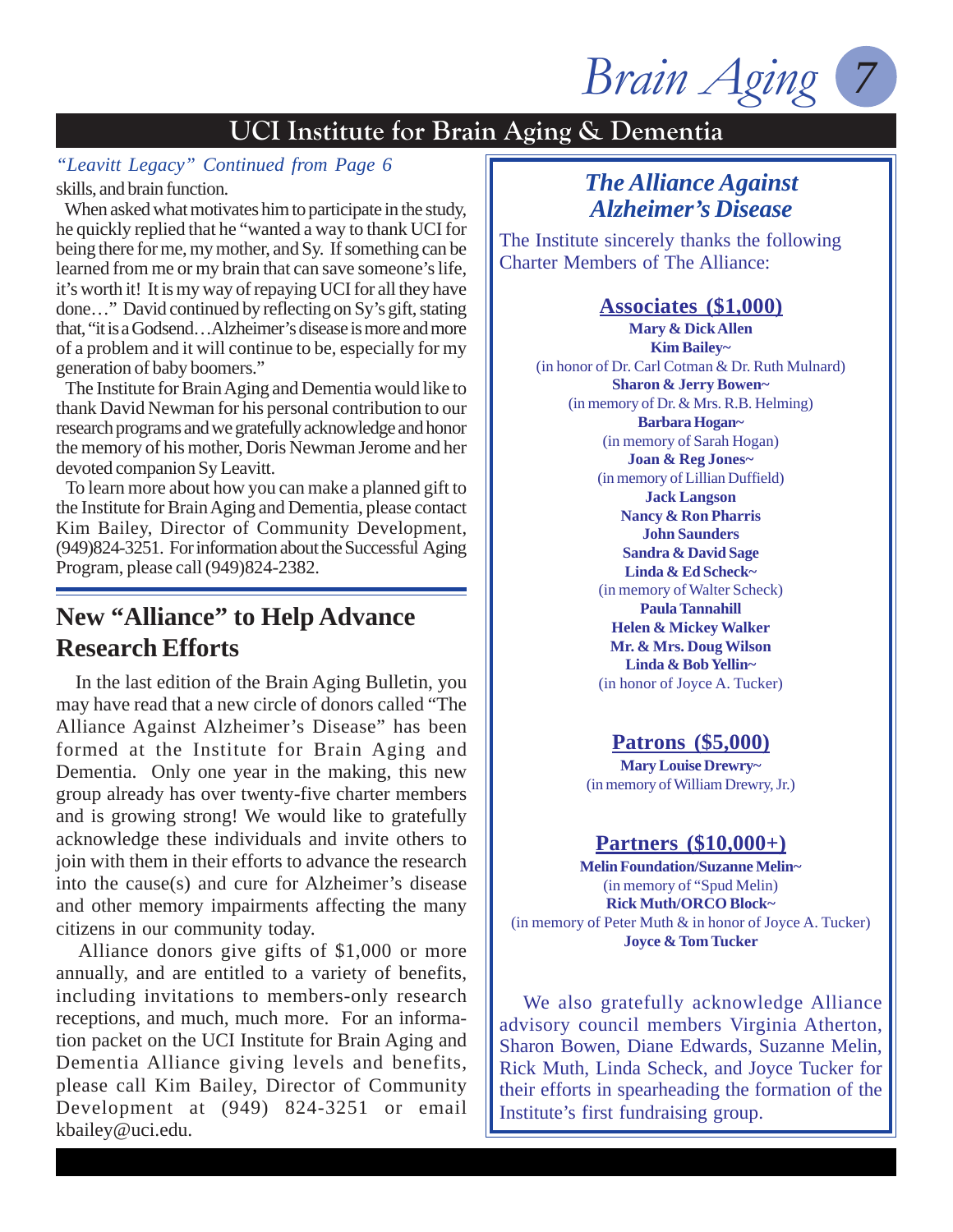

### **UCI Institute for Brain Aging & Dementia On the Forefront: An Update on Clinical Trials** *Current and Upcoming Clinical Study Options*

For more information, please call **(949) 824-5733** or visit our website at: *http://www.alz.uci.edu/clinicaltrials/*

**Subjects must have a "study partner" - a friend or relative who can accompany the participant to all clinic visits and answer questions about him/her.**

#### R-Flurbiprofen Treatment Study for AD

- ♦ Double-blind, 18-month study of **MPC-7869** to improve memory and cognition in Alzheimer's disease
- ♦ For men and women over the age of 55 who have been diagnosed with AD
- ♦ Participants may be on stable doses of cholinesterase inhibitors and/or Namenda
- ♦ Cannot currently be taking more than 325 mg of aspirin per day

#### AAB-001 Treatment Study for AD

- ♦ Double-blind, 27-month study of **AAB-001** to improve memory and cognition in Alzheimer's disease
- ♦ For men and women 55-85 who have been diagnosed with AD
- ♦ Participants may be on stable doses of cholinesterase inhibitors and/ or Namenda

#### Alzheimer's Disease Neuroimaging Initiative

- ♦ This study is recruiting three groups of men and women, between 55-90 years of age:
	- 1) who have no memory complaints (normal);

 2) who have been diagnosed with a mild cognitive impairment (MCI); and

 3) who have been diagnosed with mild Alzheimer's disease

- ♦ A non-treatment study designed to look at the usefulness of imaging studies (MRI and PET scans), biomarker tests, and paper and pencil memory testing to aid in the identification and treatment of Alzheimer's disease at an early stage
- ♦ The study lasts for 36 months for normal and MCI participants, and 24 months for participants with mild AD

#### Valproate Study for Alzheimer's Disease

- ♦ Double-blind 26-month study to test the ability of Valproate to prevent the occurrence of behavior problems in individuals with Alzheimer's disease
- ♦ For men and women 50 years of age or older who have been diagnosed with Alzheimer's disease, and who have not experienced agitation and/or psychosis since the onset of their illness

#### Huperzine Treatment Study of Alzheimer's Disease

- ♦ Double-blind 24-week treatment study of huperzine A to improve memory and cognition in Alzheimer's disease
- ♦ For men and women 55+ years of age or older who have been diagnosed with AD and are **not taking** a cholinest erase inhibitor (Aricept, Exelon, Razadyne), but can be on a stable dose of Namenda (Memantine)

#### Antioxidant Study for Alzheimer's Disease

- ♦ Double-blind, 4-month study of a combination of dietary supplements to test the safety, tolerability and effect on spinal fluid and blood biomarkers in individuals with Alzheimer's Disease (AD)
- ♦ For men and women between 60-85 who have been diagnosed with AD
- ♦ Participants may be on stable doses of cholinesterase inhibitors and/ or Namenda

### **STAY CONNECTED!**

UCI Institute for Brain Aging and Dementia Website!



www.alz.uci.edu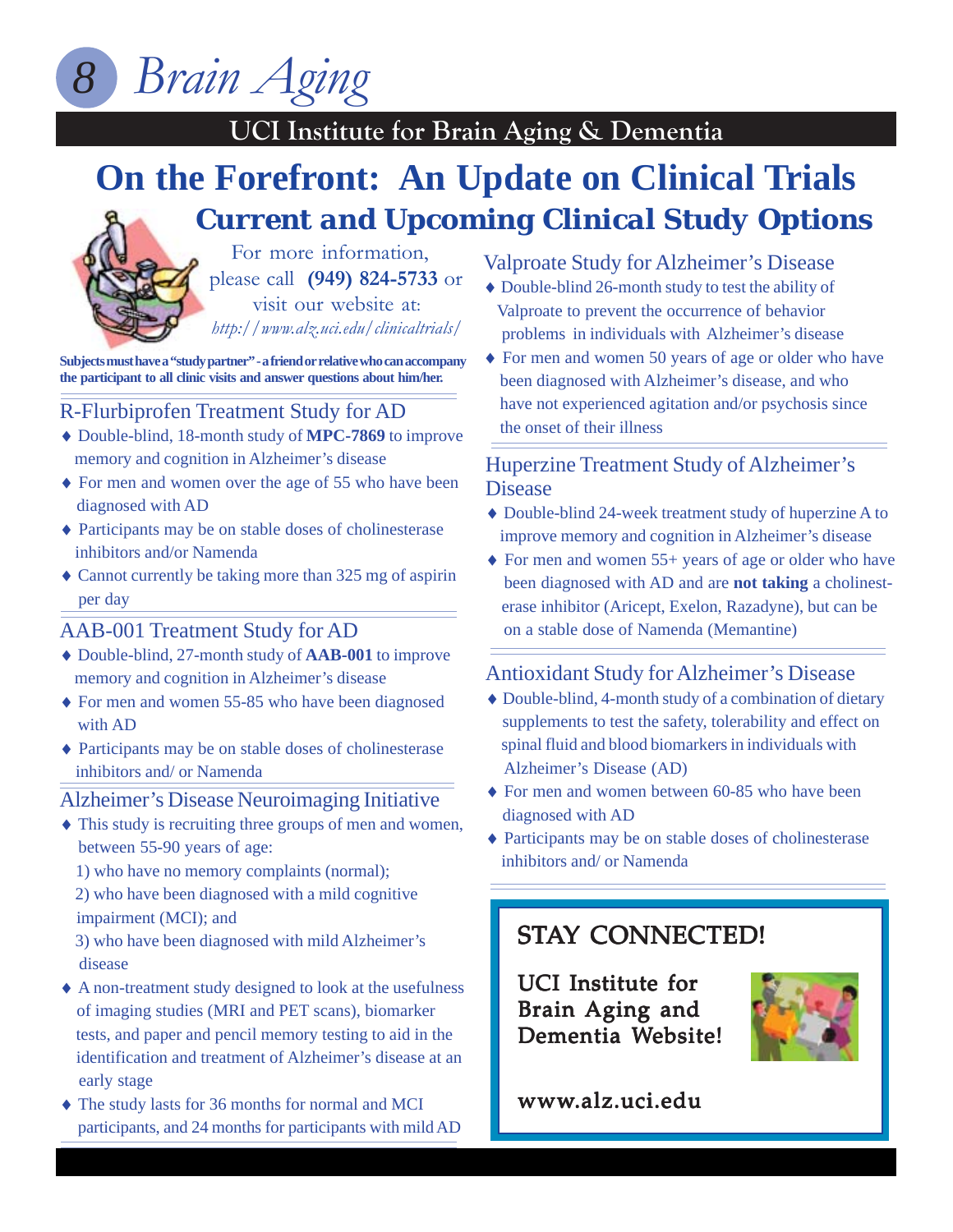*Brain Aging 9*

*A special thank you for all of the donors who have contributed to the UCI Institute for Brain Aging and Dementia. Your generous and thoughtful gifts will help to promote advances in Brain Aging Research at the University of California, Irvine.*

#### **INSTITUTE DONORS (through December 2005)**

#### *(\$1000+)*

Dick and Mary Allen Dr. & Mrs. Jean Berchtold Sharon and Jerry Bowen (in memory of Dr. & Mrs. R.B. Helming) Kim Bailey (in honor of Drs. Ruth Mulnard and Carl Cotman) Edith Digate Estate Barbara Hogan (in memory of Sarah Hogan) Joan & Reg Jones (in memory of Lillian Duffield) Jack Langson Nancy & Ron Pharris Sandra and David Sage John Saunders Linda and Ed Scheck (in memory of Walter Scheck) Paula Tannahill Mr. and Mrs. Marty Walker Mr. and Mrs. Doug Wilson Mary Ann Wishney (in memory of Bernie) Bob & Linda Yellin (in honor of Joyce Tucker)

#### *(\$5000+)*

Mary Louise Drewry (in memory of William Drewry, Jr.) Margaret Mary Kelly Estate

*(\$10,000+)* Ina Kay Eastham Estate Eichenberg-Larson Charitable Foundation Carla Liggett National Philanthropic Trust (in honor of Mr. Art Cowley) ORCO Block/Rick Muth (in memory of Peter Muth and in honor of Joyce Tucker) Joyce and Tom Tucker

 *(\$150,000+)* Melin Foundation/Suzanne Melin (in memory of "Spud" Melin)

#### *(\$500,000+)*

Sy Leavitt Estate (in memory of Doris Newman Jerome) Ruby Schwab Estate

### **SPECIAL FRIENDS OF THE INSTITUTE**

*(\$500+)* Patricia Beckman Margery Jones Mr. and Mrs. R.W. Rockwell (in memory of William Drewry, Jr.) James E. Spain Memorial Foundation Mrs. Geni Ugolini (in memory of Anthony Ugolini)

#### *COMMUNITY PARTNERS*

Park Terrace at Rancho Santa Margarita Salus Healthcare Senior Care Resources Silverado Senior Living Newport Mesa SoCal Home Health Care, Inc. Pfizer, Inc. Eisai The Gardens

### **Make a Contribution, and Help Make A Difference**



1.) Checks should be made payable to *UCI FOUNDATION* and in the Memo section, please write: *Alzheimer's Disease Research*

2.) If the donation is being made in memory/honor of someone, please include a note with information as to where the acknowledgements should be sent.

3.) Please mail all donations to:

*Institute for Brain Aging & Dementia 1113 Gillespie Neuroscience Research Facility Irvine, CA 92697-4540*

There are many ways to support the clinical and basic science research activities at the UCI Institute for Brain Aging and Dementia. If you would like to receive more information on giving, please contact Kim Bailey at (949) 824-3251 or log on to: http://www.alz.uci.edu/donate.html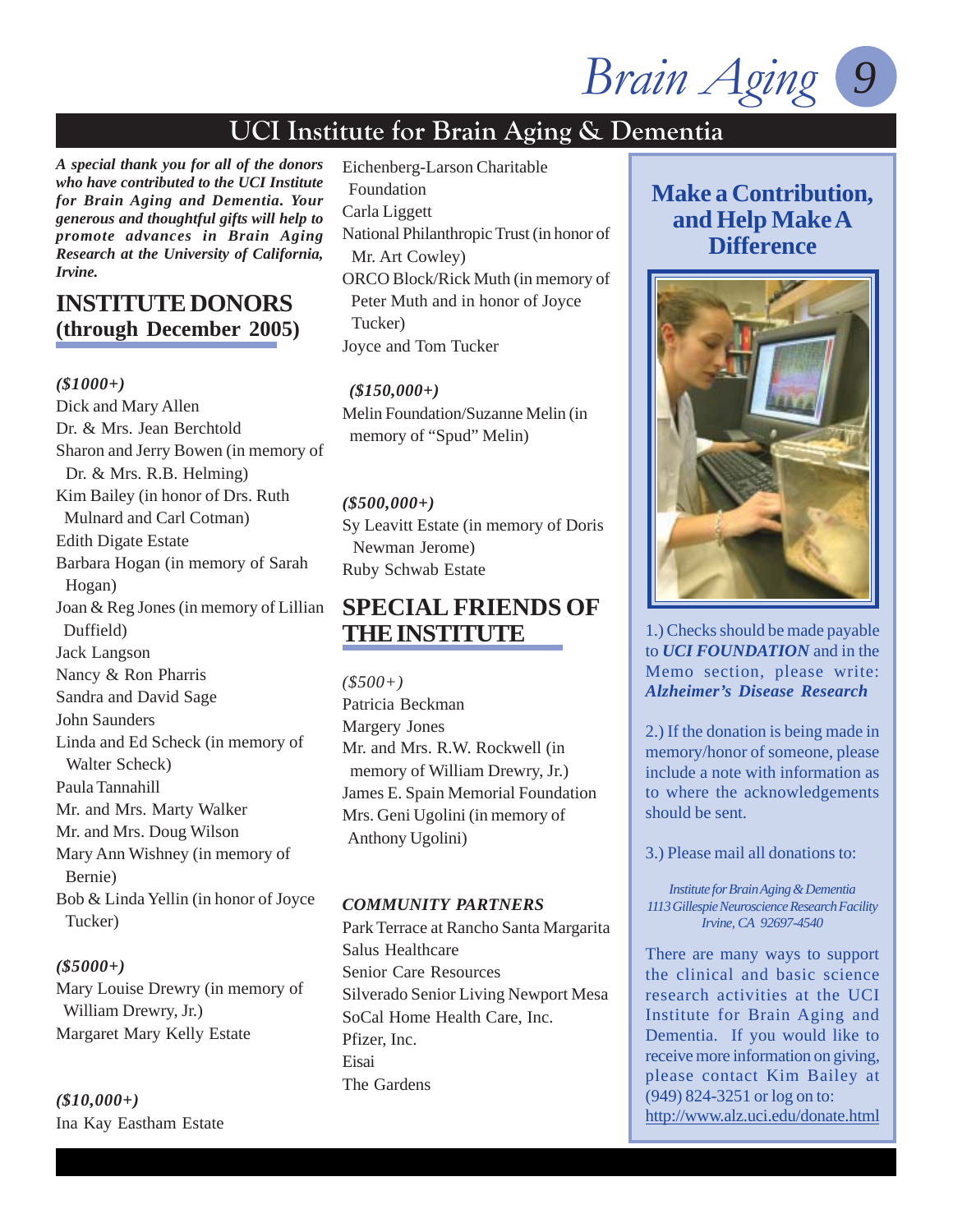

#### **UCI Institute for Branch Aging Branch Aging Aging Aging Aging Aging Aging Aging Aging Aging Aging Aging Aging** Aging Aging Aging Aging Aging Aging Aging Aging Aging Aging Aging Aging Aging Aging Aging Aging Aging Aging Ag *"Donors" Continued from Page 9*

*In Honor of Christie Pedersen & Donnie Pettitt's wedding* John & Linda Lest

*In Honor of Joyce A. Tucker's birthday* Lynn & Doug Freeman Dee & Larry Higby

*In Memory of Dorina Anesi* GMR Marketing-Mercedes Benz Account Tea

*In Memory of Pauline E. Barnes* Allan W. Barnes & Martha Mergler

*In Memory of Dorothy Bawden* Maureen & Robert Furlong Charles O. Harrington George & Jean Pacanovsky Frank & Dorethea Potochnik James & Mary Sokaris Jerry & Eleanor Sokaris Nora Sokaris Peter G. Sokaris Susan & Kenneth Siegal William & Anne Schwartz

*In Memory of Dorothy R. Clark* Joyce L. Kaplan & Gordon S. Olson

*In Memory of Thomas Dato* Valley View Sunshine Fund

*In Memory of Elizabeth Eckhardt* Juan & Gerina Amant Mr. & Mrs. Fred L. Jinkins Ellen T. Knopf Donald & Andrea Maddock Robert & Carol McCluer Mary M. Musselman Rosalie Sciortino

*In Memory of Juanita Edmisten* Harry Edmisten Herron Family Jim Nolan Nolan-Long Family Nolan-Watson Family

*In Memory of Armenia Ehrke* John Shelton

*In Memory of Don Ellison* James and Carmen Perez

*In Memory of Dorothy Farkas* William A. Eacho

*In Memory of Lyle N. Gardner* Edyth V. Alquiros Janice M. Baumgarten Linda Nguyen Duong Mary & Edward Fletcher Angelica & Josue Gutierrez Socorro S. Lagman Rosetta Davenport Landou M. Guadalupe Marquez Diane S. Newman Marlon & Anne Spurgeon Adrianna Vasquez Narvia M. Wells

*In Memory of Alice Sichi Gianetti* Terrence and Marie Blair Donald Garrison Dina M. May Francis and Kenneth Milani Emma Senter

*In Memory of Madelyn Goforth* Janene Larson

*In Memory of Sarah Hogan* Gary Griffis and Leslie Pearlman Barbara Hogan and Wes Theriault *In Memory of Maude Holly* Herb Lee and Karen Lee

*In Memory of Rev. William E.E. Joynes* Paula and Anthony DiBella

*In Memory of Eleanor Knoll* Patricia Avery Joseph & Eleanor Dunn Beverly Harrell John & Wanda Hopkins Robert & Patricia Kircher Robert & Kathleen Mallano Dr. & Mrs. McAndrew Frank & Kathleen Paneno Joseph & Juliette Pleso Anita & Pablo Prietto Richard & Patrica Zinn



*In Memory of Bella Rosen Levin* Elmer & Cobina Orloff RHR International Company

*In Memory of Walter Kohn* Louise Bettke

*In Memory of Richard Kramer* Barry and Jeanette Haberman

*In Memory of Raquel Manetta* Betty Crowley Albert & Mary Elizarraras Nancy and David Koehring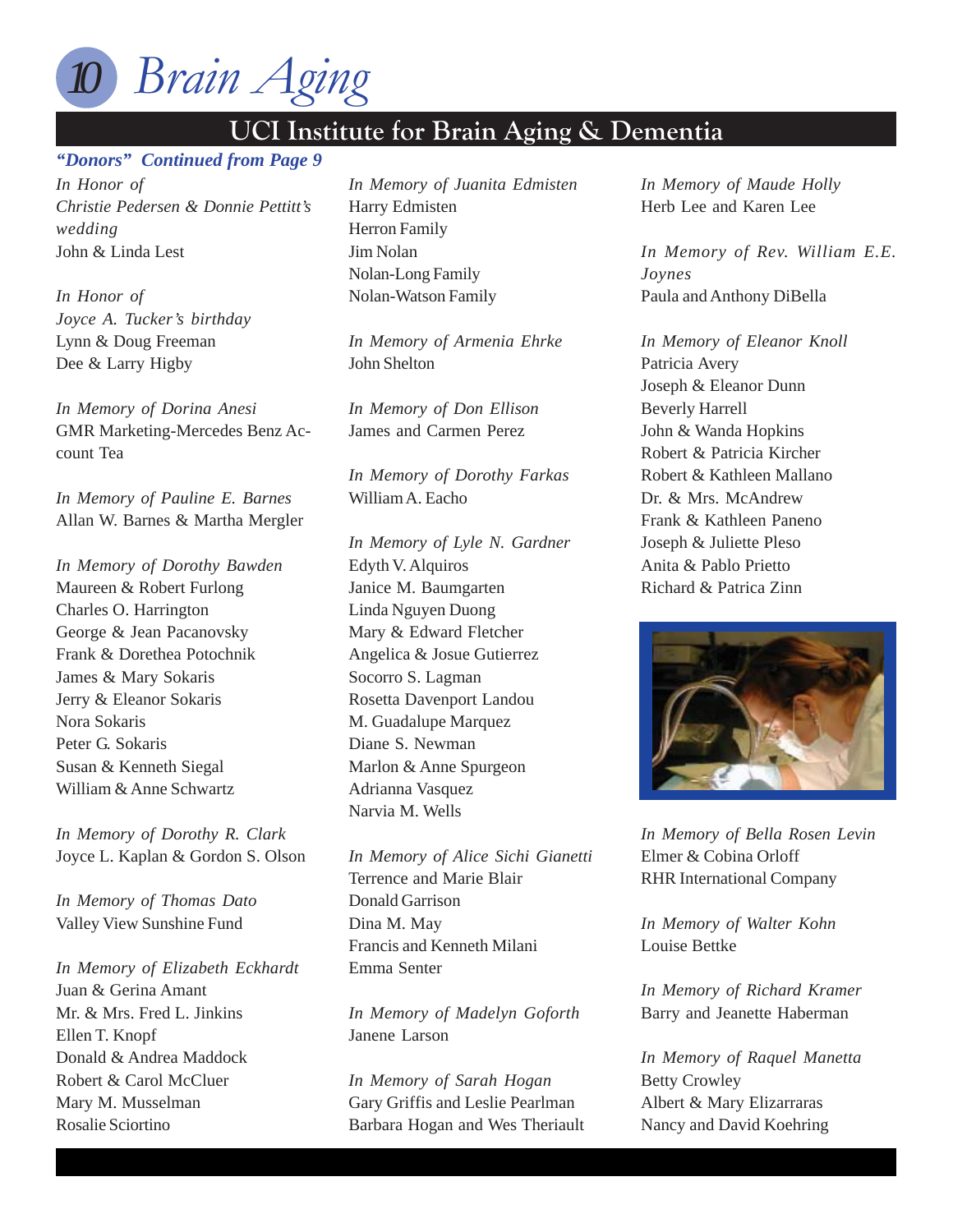*Brain Aging 11*

### **UCI Institute for Brain Aging & Dementia**

Ellen M. Lewis Annette C. Mahnke Eduardo and Eileen Perez, Jr. Michael D. Prisin, M.D.

*In Memory of Elizabeth Olsen* David O. & Sylvie O. Adams

*In Memory of Helen Ozmun* AMR Research, Inc. Peggy & Robert Ozmun Scott A. Ozmun Nancy H. Sells

*In Memory of Richard May* Mr. and Mrs. Stephen Berger

*In Memory of Nicholas Albert Miller* Diana, Dick, Dan & Ben Oaulson Bud & Marty Ragan

*In Memory of F. Westleigh Pearson* M.S. and R.W. Landrigan

*In Memory of Clarence Ray* Gary and Carolyn Brubaker Vida L. Clark Willard and Louise Ericson Anna and Wilburn King Mary A. Pace Cecil and Lucia Ray Dorothy Scott

*In Memory of Elsie Roberts* Robert and Charlene Edwards



Richard A. Harkness Jill Marie and Rick Hudson

*In Memory of Jack Roberts* Mickey Roberts

*In Memory of Ruth Rose* Charles and Evelyn Connors *In Memory of John Lee Salmon* Eugene and Linda Lowenthal

*In Memory of Marguerite Schaff* Barbara Cook

*In Memory of Doris Mattie Sornberger* South Air Quality Management **District** 

*In Memory of Betsy St. Clair* Gretchen Broering Living Trust Victoria Perley

*In Memory of Strauss* James and Shirley Hagerson

*In Memory of Dorothy Tarasi* Nora Barrantes Cozy Bear Cottages, Carol & David Misene The Designory, Inc. Christine R. Hood Joel & Linda Oakford Elizabeth & Peter Regla

*In Memory of Anthony Ugolin*i Phyllis Cunningham Richard and Anita Larsen James and Carmen Perez John and Christyne Soden Geni Ugolini Liana and Gary Williams

*In Memory of Alice Van Landingham* Ron E. Lucero

*In Memory of Arlene Whitting* Willian & Glenis Linas Judith & Daniel Platus

*In Memory of Bernie Wishney* Herb & Elinor Nootbaar Ellis & Carol Rose Mrs. Sidney E. Wasserman R.R. & Vannah Wells Mary Ann Wishney

*In Memory of Ivy Wittmeyer* Elton M. & Lisa C. Atkins Corinne J. & Jane Leslie Krehm Art S. Oliver Maria M. Proctor Sheree Rena Roberts

### **FRIENDS OF THE INSTITUTE**

Frank & Maurine Anchondo, Jr. Clorox Company Foundation El Gallito Mexican Restaurant Julie Foster LouAlbert D. Griffin, Jr. Don Dung Trang & Quyen T. Hong Karl Knutson Ira & Ruth Lott Retha R. Martin Claus Henry & Mary Alice Michelsen Lisa & John K. Mullins Juliann Ornelas